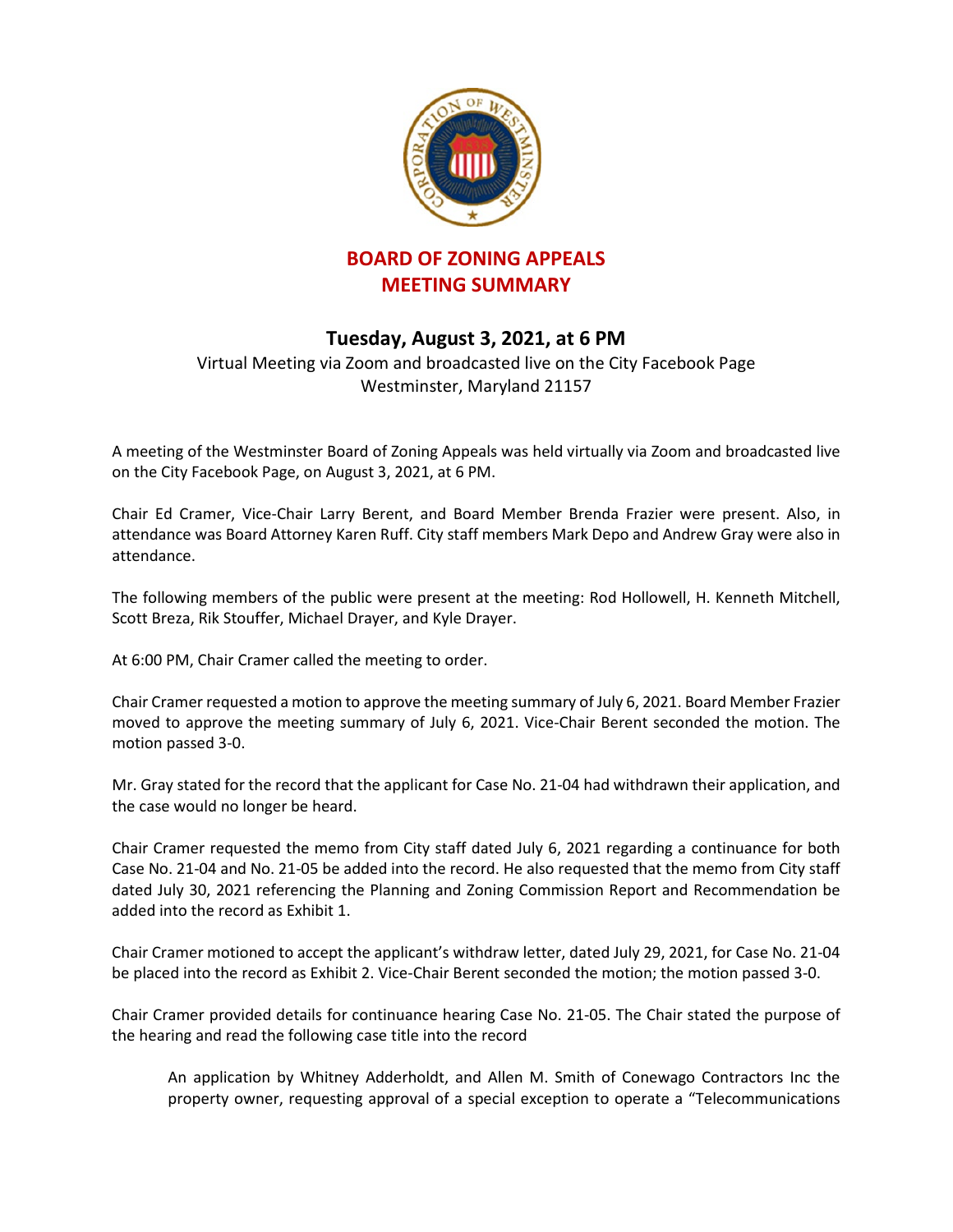facilities, subject to the requirements of § 164-139.1." use, pursuant to Zoning Ordinance Article XII: Planned Industrial Zone, Section 164-66.1A. to be located at 1221 Independence Way, in Westminster, Maryland.

Vice-Chair Berent referenced the previous case on the property, No. 15-01, wherein the Board's condition of approval included landscape buffering which does not appear to have been completed. Mr. Gray clarified that the American Holly trees have been replanted, photos of which were provided to staff on August 2, 2021.

Mr. Hollowell stated that he was notified on July 28, 2021 that the trees were replanted at a five-foot height and would grow to an 8- or 9-foot height. A total of 21 new trees were planted.

Chair Cramer swore in all parties who wished to testify.

Chair Cramer asked when the trees were most recently planted. Mr. Hollowell stated that he was notified on July 28, 2021 that the trees were replanted. Chair Cramer asked if the trees were replanted as a result of the staff memo outlining the conditions of the previous decision that had not been met. Mr. Hollowell affirmed.

Chair Cramer then noted that the prehearing statement did not meet the requirements due to the lack of a presentation. Chair Cramer asked why the prehearing statement was not more complete. Mr. Hollowell stated that the previous applicant had left the project and was responsible for submitting the information.

Vice-Chair Berent asked if City staff had been in contact with the applicant regarding the lack of materials. Mr. Gray stated that he provided the request for more information to the applicants for both Case No. 21-04 and No. 21-05 immediately after the July hearing; there was no further correspondence from either applicant.

Chair Cramer moved to continue the hearing to the September 7, 2021 meeting, at 6:00 PM, virtually on Zoom, to give the applicant more time to submit a complete prehearing statement. Vice-Chair Berent seconded the motion for a continuance hearing; the motion passed 3-0.

Chair Cramer provided details for Case No. 21-06. The Chair stated the purpose of the hearing and read the following case title into the record:

An application by Tri-County Roofing & Sheet Metal, Inc., and K & T, LLC the property owner, requesting approval of a special exception to operate a "Building materials sales and storage yards which are enclosed" use, pursuant to Zoning Ordinance Article X: I-R Restricted Industrial Zone, Section 164-54A. and a Special Exception to operate a "Contractor's equipment and storage yards" use, pursuant to Article X: I-R Restricted Industrial Zone, Section 164-54C. and a Variance to Section 164-58 to allow the special exception use to be located 84 feet from a lot in a residential zone, to be located at 45 Magna Way, in Westminster, Maryland.

Mr. Gray presented background information on the case, adding that the previous Site Development Plan was approved in October 2007 without the Board of Zoning Appeals hearing and approving the Special Exception use. Staff is requesting that the Board approve the existing business that is currently operating, thereby alleviating outstanding legal approval with the Zoning Ordinance. Zoning Administration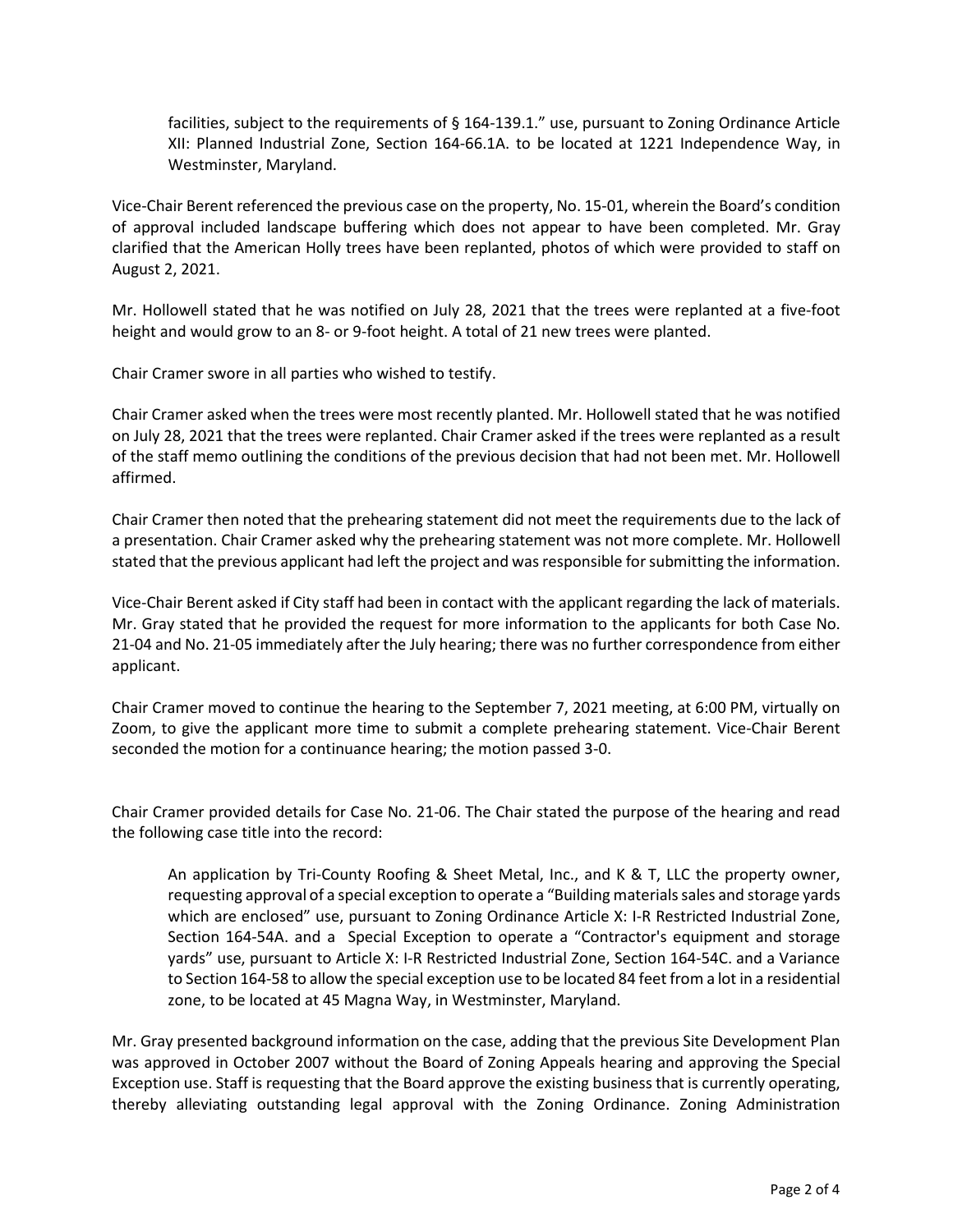recommends that the Board of Zoning Appeals carefully review the Special Exception and Variance request and approve the Applicant's request.

Mr. Gray requested that the Application be submitted into the record as Exhibit 1, the Staff report as Exhibit 2, and the supplemental memo with the legal advertising as Exhibit 3. Ms. Ruff added that the memo dated July 30 also be submitted into the record. Chair Cramer approved all submissions.

Chair Cramer swore in Scott Breza, present on behalf of the applicant.

Mr. Breza provided background information on the business, operating at the site for 11 years with the impression that they had all the proper approvals. The business records were destroyed in a flood, so the applicant was seeking to resolve outstanding issues and have the business operate legally.

Chair Cramer swore in all parties who wished to testify.

Mr. Breza asked Mr. (Michael) Drayer to provide background about his company. Mr. (Michael) Drayer replied that it was a commercial roofing company, and all materials are delivered directly to job sites. Any materials on site at the business are surplus until they are able to be used on a future project. Mr. (Kyle) Drayer added that there are 17 employees working for the company.

Mr. Breza asked Mr. (Kyle) Drayer about his involvement in the company, adding clarification that Mr. (Kyle) Drayer was the current owner/operator. Mr. Breza asked Mr. (Kyle) Drayer to describe the site and what materials and equipment are stored on the property.

Mr. Breza called on Mr. Rik Stouffer to provide his background as a site surveyor. Mr. Breza added that Mr. Stouffer's CV was added as an exhibit to the case record prior to the hearing, requesting that his testimony be added as an expert witness in surveying, site plan preparation, and land use. Chair Cramer accepted the request.

Mr. Breza asked Mr. Stouffer to describe the site layout in relation to the adjacent properties. Mr. Breza then asked Mr. Stouffer to verify that the site met all requirements as outlined in the Zoning Ordinance. Mr. Stouffer confirmed each requirement.

Chair Cramer asked what structure was referenced at the 255 foot dimension. Mr. Stouffer replied that it was an adjacent farm property barn that had been converted to a commercial type use. He added that it was the closest building from the edge of the site in question.

Mr. Breza asked that the prehearing statement and supporting documents be added into the record. Chair Cramer accepted the request.

Mr. Gray outlined the following exhibits on record for the case: Exhibit 1 Application, Exhibit 2 Staff Report, Exhibit 3 Supplemental Report, Exhibit 4 Report and Recommendation from Planning and Zoning Commission, and Exhibit 5 Prehearing Statement and Supporting Documents.

Mr. Breza asked for the email from Mr. H. Kenneth Mitchell at the neighboring property be added as Exhibit 6. Mr. Gray provided the email for the Board to review and also read the email into the record. The Board did not vote to enter this email into the record as an exhibit.